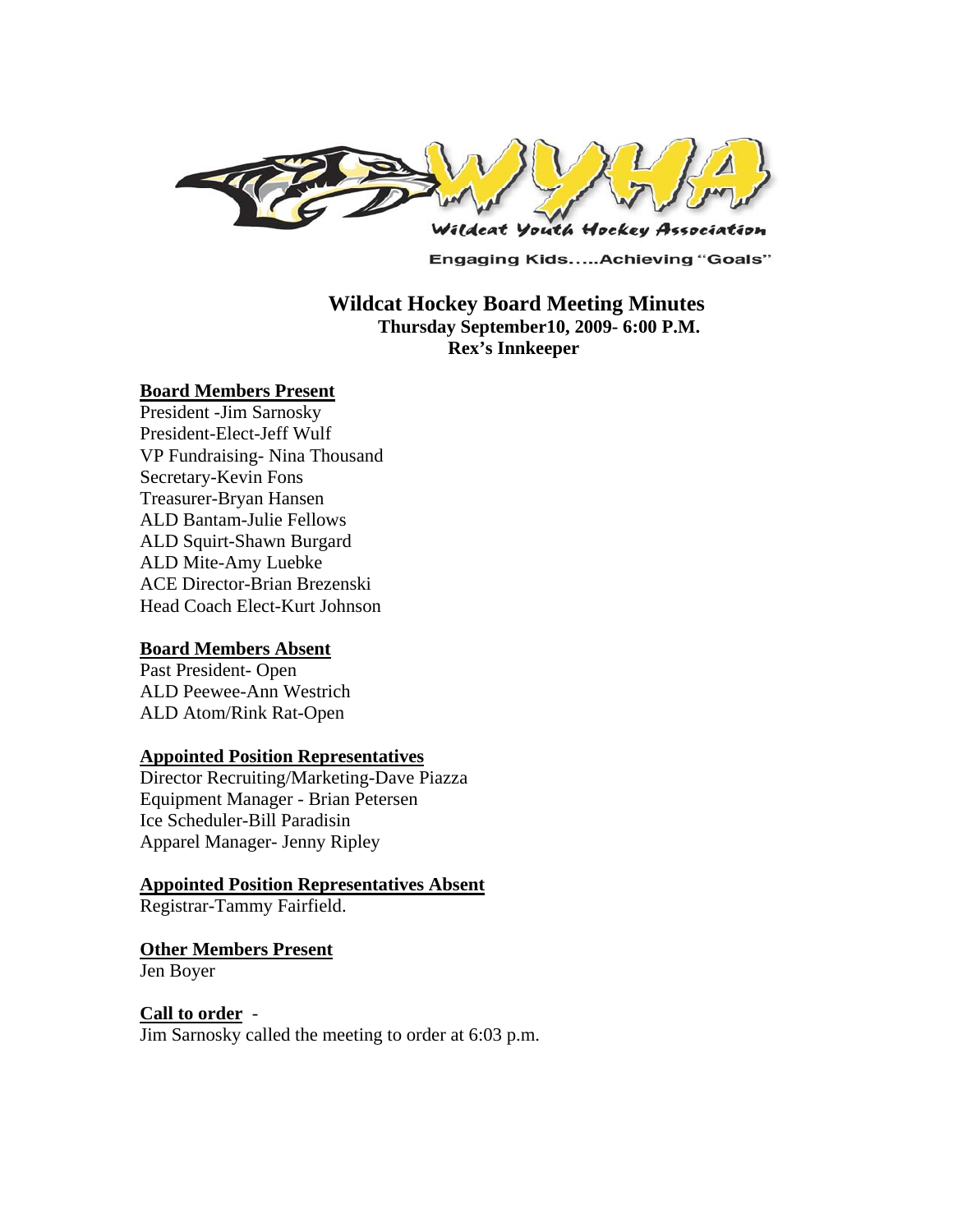### **Member open forum**.

Bantam Skater Zach Peschl asked for a request for release and Transfer due to moving to the Dells. Julie Fellows made a motion for a financial release of Zach Peschel, Bryan Hansen seconded, motion carried unanimously.

### **Approval of prior meeting minutes**.

Amy Luebke made a motion to approve the August meeting minutes, Julie Fellows seconded. Motion carried unanimously.

### **Additions to the agenda**

Several from Bryan Hansen and Nina Thousand.

### **Approval of agenda**

Amy Luebke made a motion to approve the agenda, Julie Fellows seconded. Motion carried unanimously.

### **Approval of bills**

Amy Luebke made a motion to approve the bills, Shawn Burgard seconded. Motion carried unanimously

### **Reports:**

# **LTP**:

Times have been set and the flyer has been published. Close to securing a coach for the young kids, still working on a coach for the older kids.

### **Atom/Rink Rat**: **Appointment of new ALD – Jen Boyer**

Jen Boyer was appointed for the open Atom Rink Rat ALD position Amy Luebke made a motion to approve Jen Boyer as the Atom Rink Rat ALD, Kurt Johnson seconded. Motion carried unanimously.

**Mite ALD** :. Nothing to report.

**Squirt ALD**: Nothing to report.

**Pee Wee** : Nothing to report.

### **Bantam**: **Potential Co-op update**

The Coop is a go, need final approval from WAHA but both clubs are moving forward. Tryouts are October 3-11, evaluators are set, Mike Cruz is the A team coach. They will practice at Hartmeyer and Dane county and share ice expenses 50/50. Jerseys are TBD. Amy Luebke made a motion to give Brian Brezenski approval to order jerseys as needed, Bryan Hansen seconded, motion carried unanimously.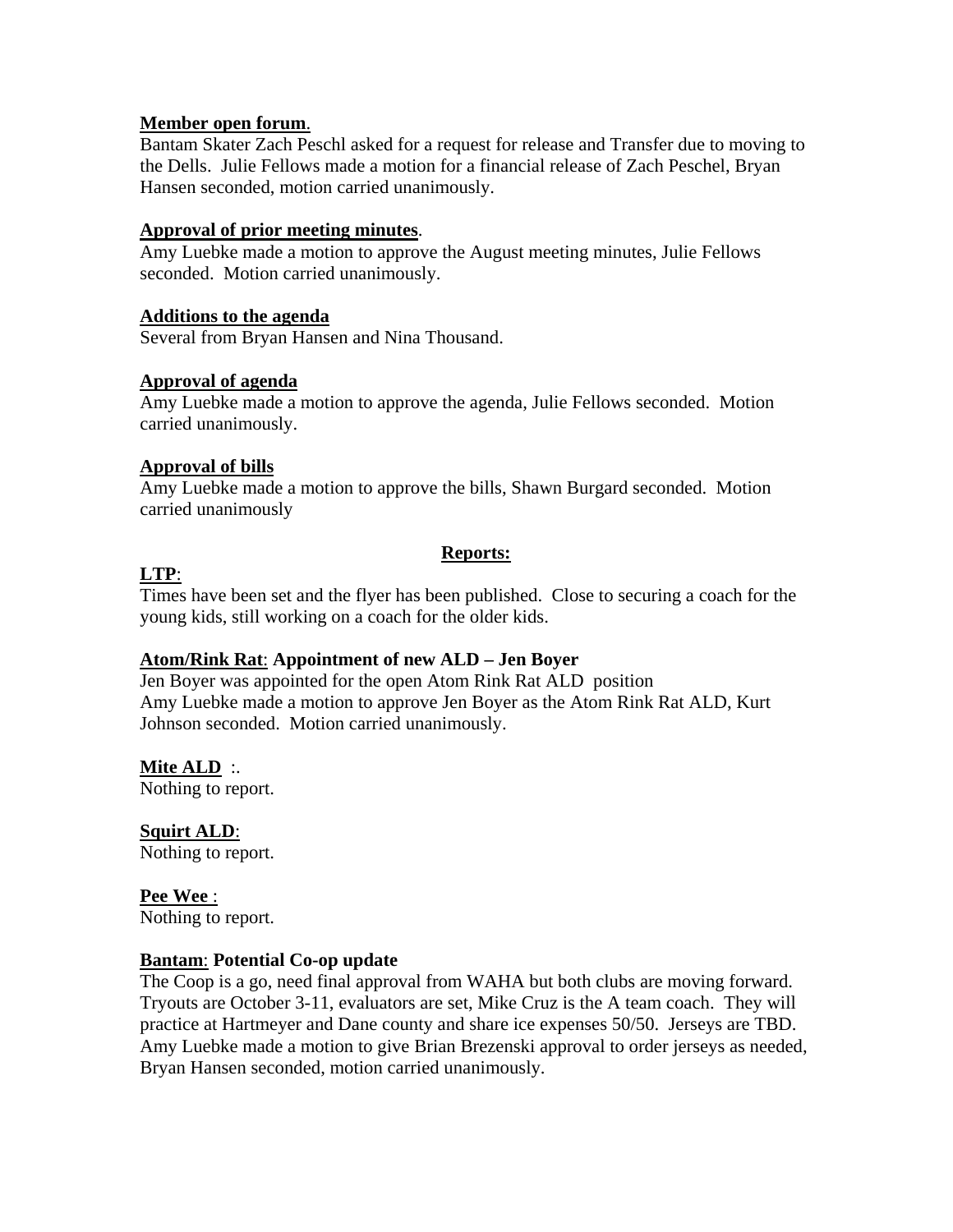# **Treasurer**:

ALD's need to call parents not yet registered to try to finalize skater numbers.

# **Equipment** :

Nothing to report.

# **Fundraising: Nina Thousand**

- Corporate Sponsorship, Presented draft of the corporate sponsorship flyer. Amy Luebke made a motion that Nina Thousand could print the flyers based on ALD approval. Julie seconded, carried unanimously
- Texas Hold'em –propose that as an organization we don't have practice at any level that night
- Nina Thousand made a motion to increase the incentive on raffle ticket sales beyond the first packet to 50%. Amy Luebke seconded, passed unanimously.
- Simplified Script will be pursued as a fundraising opportunity.
- Golf Outing will be reviewed to determine if it should continue.

# **Apparel**-

Amy Luebke made a motion to purchase Tassel hats, Nina Thousand Seconded, motion carried unanimously

# **Registrar**-

ALD's need to call parents not yet registered to try to finalize skater numbers.

# **Ice scheduler**- **Update – 10 minutes**

All Practice ice is purchased except for 7 sheets Sauk may have extra ice on Monday nights Capital has 60+ sheets of Ice, will know soon what we/if need and when

# **Marketing Director**:

Nothing to report.

# **Ace Director: Tryout updates, Team selection updates**

Goalie Tryouts will start on September  $30<sup>th</sup>$ , and continue over the weekend and be done by a college level goalie.

Amy Luebke made a motion to change the skill vs scrimmage percentage from 50/50 to a 40% skill / 60% scrimmage for tryouts. Jen Boyer seconded, motion carried unanimous. Amy Luebke made a motion to provide the Head Coach Elect position 20% fee reduction. Julie Fellow seconded, motion carried unanimously.

# **New Business:**

# **Name change to WAHA**

Amy Luebke made a motion to send a letter to Region 4 officially requesting the club name be changed to Wildcat Youth Hockey. Julie Fellows seconded, motion carried unanimously. Jim will send the letter.